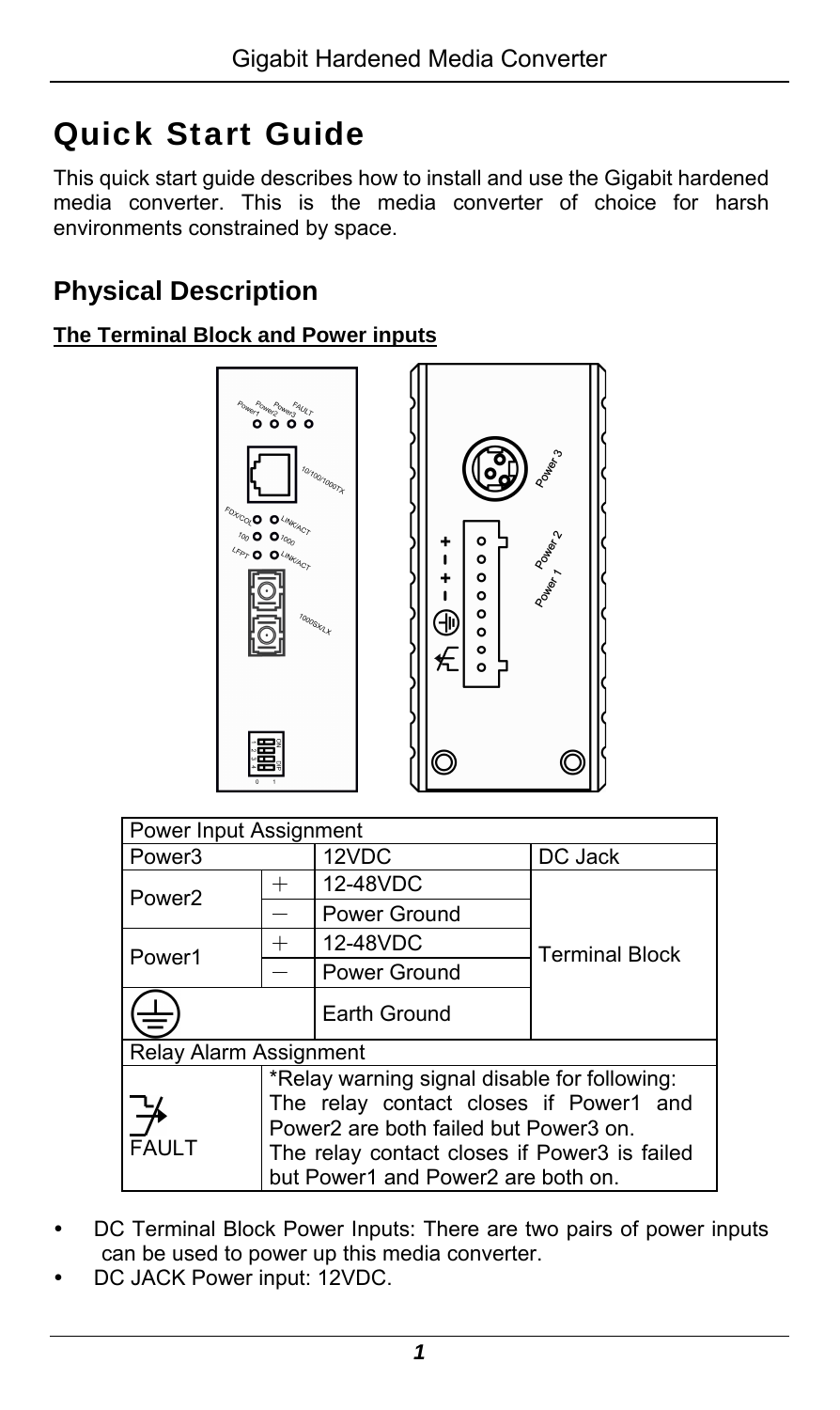#### **DIP Switch**

| DIP.<br>ON<br>3<br>2<br>4 | <b>DIP</b><br>switch<br>No. | $0$ (OFF)                                     | 1 (ON)                                    |
|---------------------------|-----------------------------|-----------------------------------------------|-------------------------------------------|
|                           | 1                           | Disable LFPT                                  | Enable LFPT                               |
|                           | 2                           | Disable link down<br>alarm for copper<br>port | Enable link down alarm<br>for copper port |
|                           | 3                           | Disable link down<br>alarm for fiber port     | Enable link down alarm<br>for fiber port  |
|                           | 4                           | Enable force<br>mode for fiber port           | Enable auto-negotiation<br>for fiber port |

#### **The 1000Base-T and 1000Base-SX/LX/BX Connectors**

The 1000Base-T Connections

The following lists the pinouts of 1000Base-T port.



The 1000Base-SX/LX Connections

The fiber port pinouts

The Tx (transmit) port of device I is connected to the Rx (receive) port of device II, and the Rx (receive) port of device I to the Tx (transmit) port of device II.

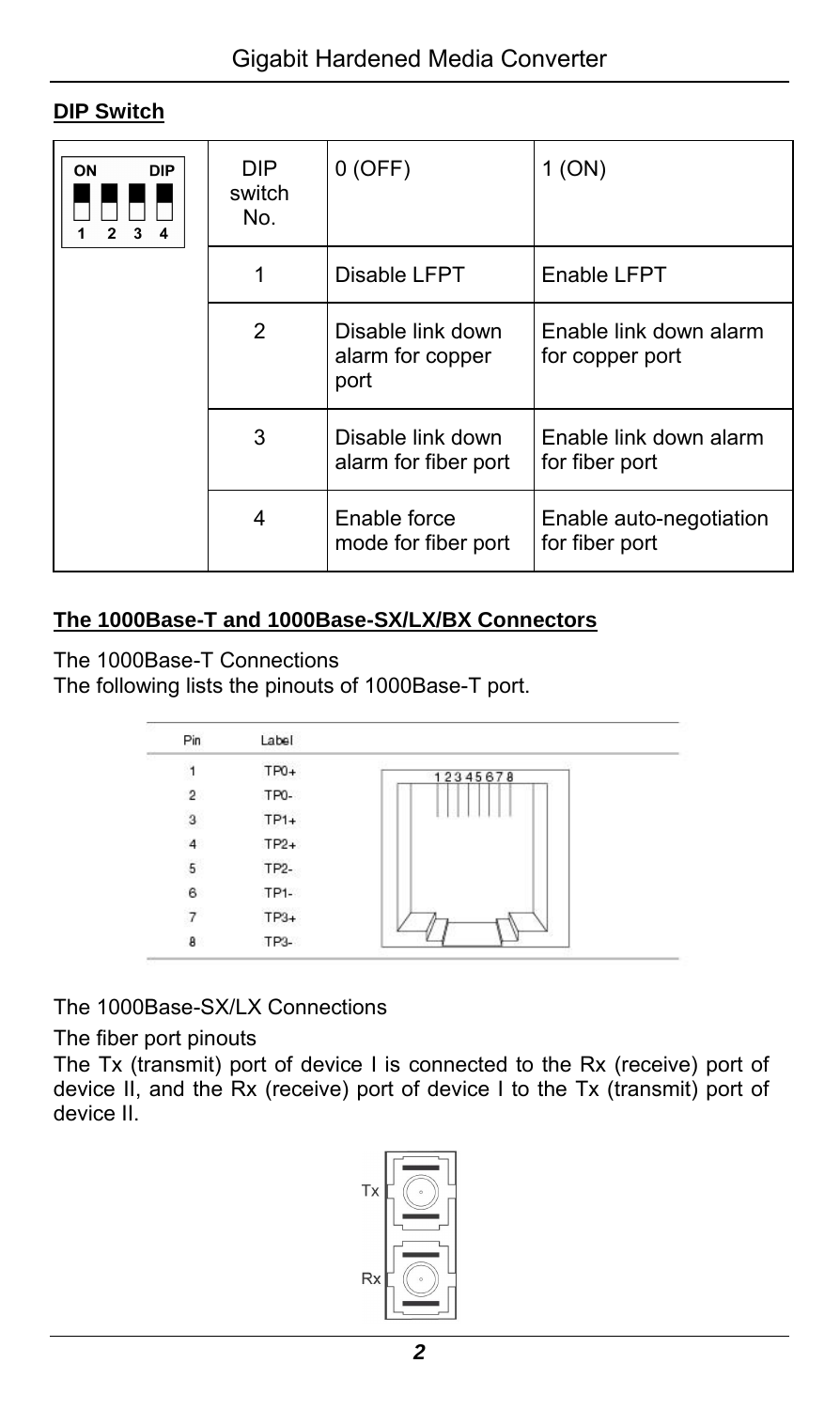The WDM 1000Base-BX Connections

The fiber port pinouts

Only one single-mode optical fiber is required to transmit and receive data.



#### **The Port Status LEDs**

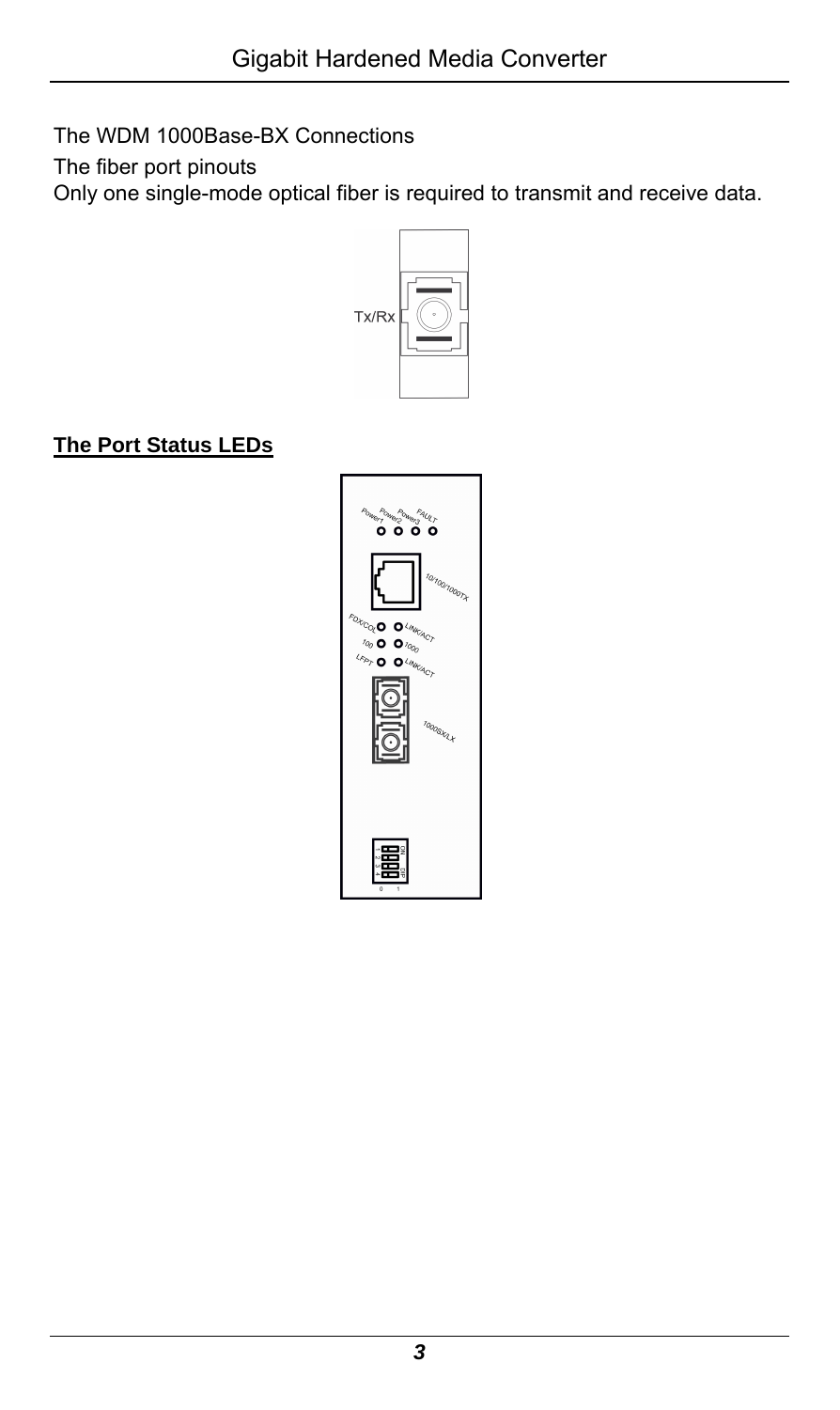#### Gigabit Hardened Media Converter

| LED <sub>s</sub>                         | <b>State</b> | Indication                                                       |
|------------------------------------------|--------------|------------------------------------------------------------------|
| <b>FAULT</b>                             | Steady       | Power redundant system or ports function abnormally              |
|                                          | Off          | Power redundant system and ports function normally               |
| Power1                                   | Steady       | Power on                                                         |
| Power <sub>2</sub><br>Power <sub>3</sub> | Off          | Power off                                                        |
| LFPT                                     | Steady       | <b>LFPT</b> function enabled                                     |
|                                          | Off          | <b>LFPT</b> function disabled                                    |
| 1000Base-SX/LX/BX                        |              |                                                                  |
| LINK/ACT                                 | Steady       | A valid network connection established for fiber port            |
|                                          | Flashing     | Transmitting or receiving data<br><b>ACT stands for Activity</b> |
|                                          | Off          | No valid network connection established for fiber port           |
| 10/100/1000Base-TX                       |              |                                                                  |
| LINK/ACT                                 | Steady       | A valid network connection established for copper<br>port        |
|                                          | Flashing     | Transmitting or receiving data<br><b>ACT stands for Activity</b> |
|                                          | Off          | No valid network connection established for copper<br>port       |
| FDX/COL                                  | Steady       | Connected in full duplex mode                                    |
|                                          | Flashing     | Collision occurred<br>COL stands for Collision                   |
|                                          | Off          | Connected in half duplex mode                                    |
| 1000                                     | Steady       | Connected at 1000Mbps                                            |
|                                          | Off          | Not connected at 1000Mbps                                        |
| 100                                      | Steady       | Connected at 100Mbps                                             |
|                                          | Off          | Connected at 10Mbps                                              |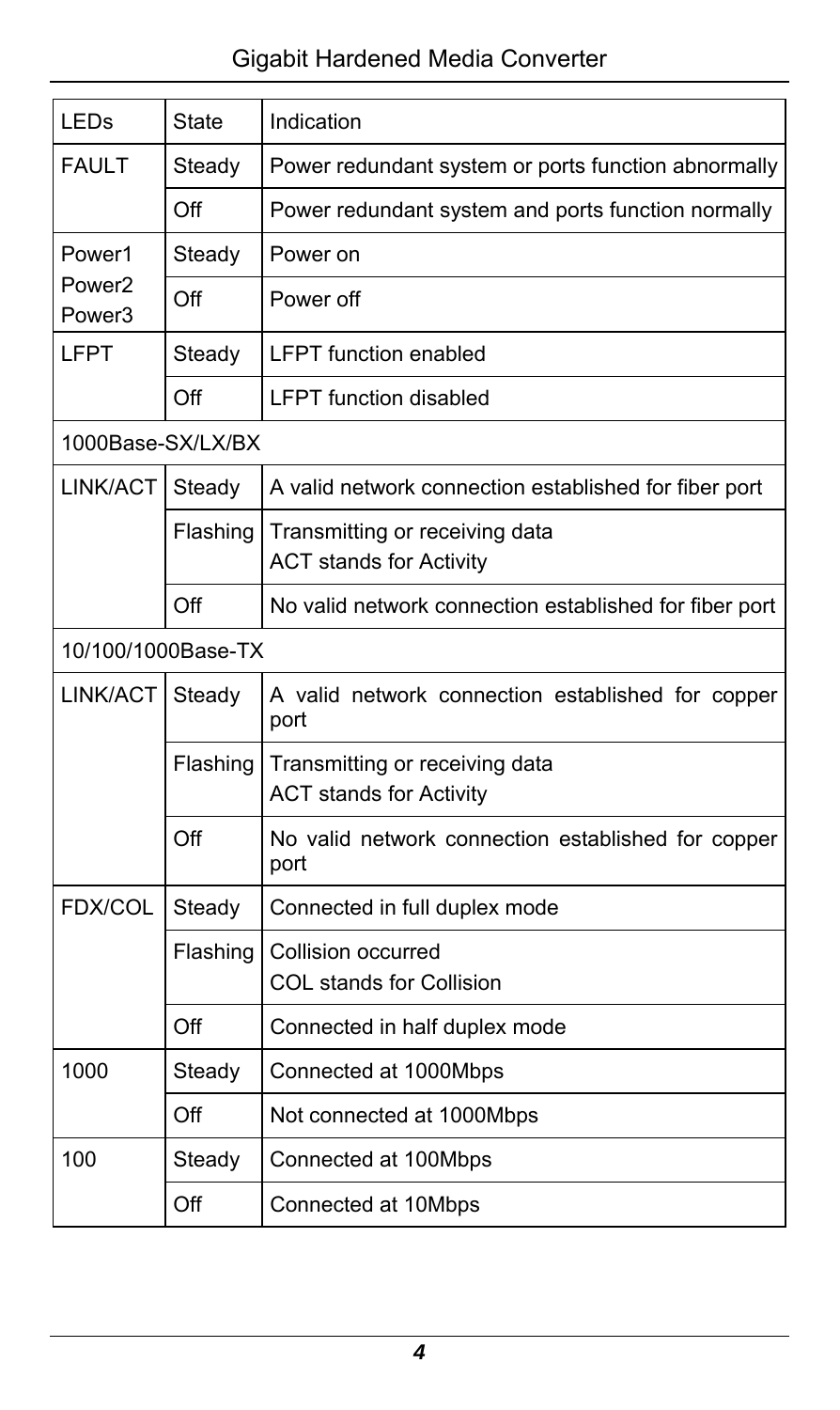### <span id="page-4-0"></span>**Functional Description**

- Meets NEMA TS1/TS2 Environmental requirements: temperature, shock, and vibration for traffic control equipment.
- Meets EN61000-6-2 & EN61000-6-4 EMC Generic Standard Immunity for industrial environment.
- DIP switch configuration for link-fault-pass-through, fiber auto/force mode, and port link down alarm.
- 4096 MAC addresses, 2.75M bits buffer memory.
- y Supports 802.3/802.3u/802.3ab/802.3z/802.3x. Auto-negotiation and Auto MDI/MDIX.
- Full wire-speed forwarding rate.
- Alarms for power and port link failure by relay output. Relay contact rating with current 1A @ 30VDC, 0.5A @ 120VAC.
- Operating voltage and Max. current consumption: 1A @ 12VDC, 0.5A @ 24VDC, 0.25A @ 48VDC. Power consumption: 12W Max.
- Power Supply: Redundant DC Terminal Block power inputs or 12VDC DC JACK with 100-240VAC external power supply.
- Field Wiring Terminal Markings: Use Copper Conductors Only, 60/75℃, wire range 12-24 AWG, torque value 7 lb-in.
- -40 $\degree$  to 75 $\degree$  (-40 $\degree$ F to 167 $\degree$ F) operating temperature range. Tested for functional operation  $@$  -40°C to 85°C (-40°F to 185°F). UL508 Industrial Control Equipment certified Maximum Surrounding Air Temperature @ 75℃ (167℉).
- For use in Pollution Degree 2 Environment.
- Supports DIN-Rail, Panel, or Rack Mounting installation.

## **Assembly, Startup, and Dismantling**

- Assembly: Place the media converter on the DIN rail from above using the slot. Push the front of the media converter toward the mounting surface until it audibly snaps into place.
- Startup: Connect the supply voltage to start up the media converter via the terminal block (or DC JACK).
- Dismantling: Pull out the lower edge and then remove the media converter from the DIN rail.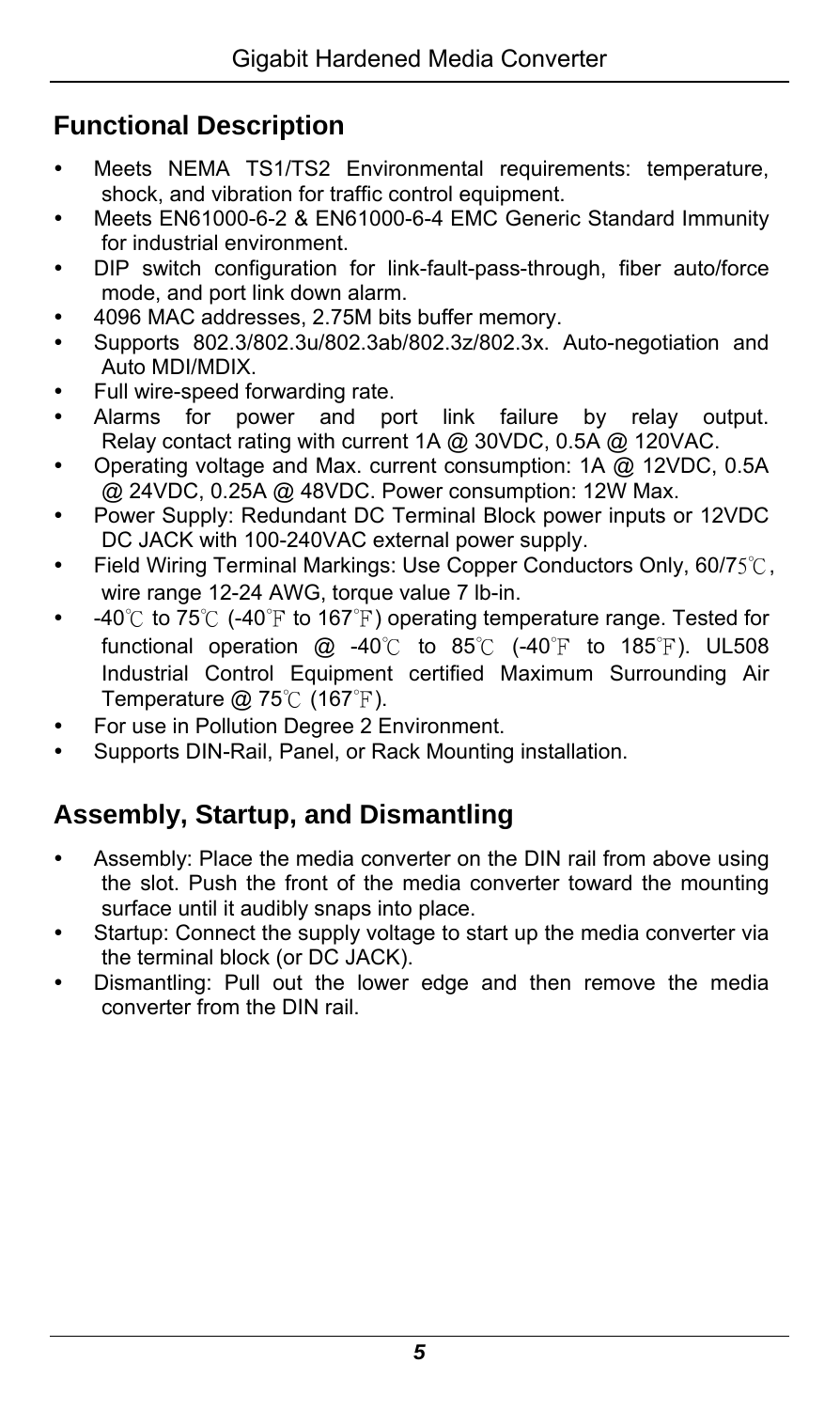Gigabit Hardened Media Converter

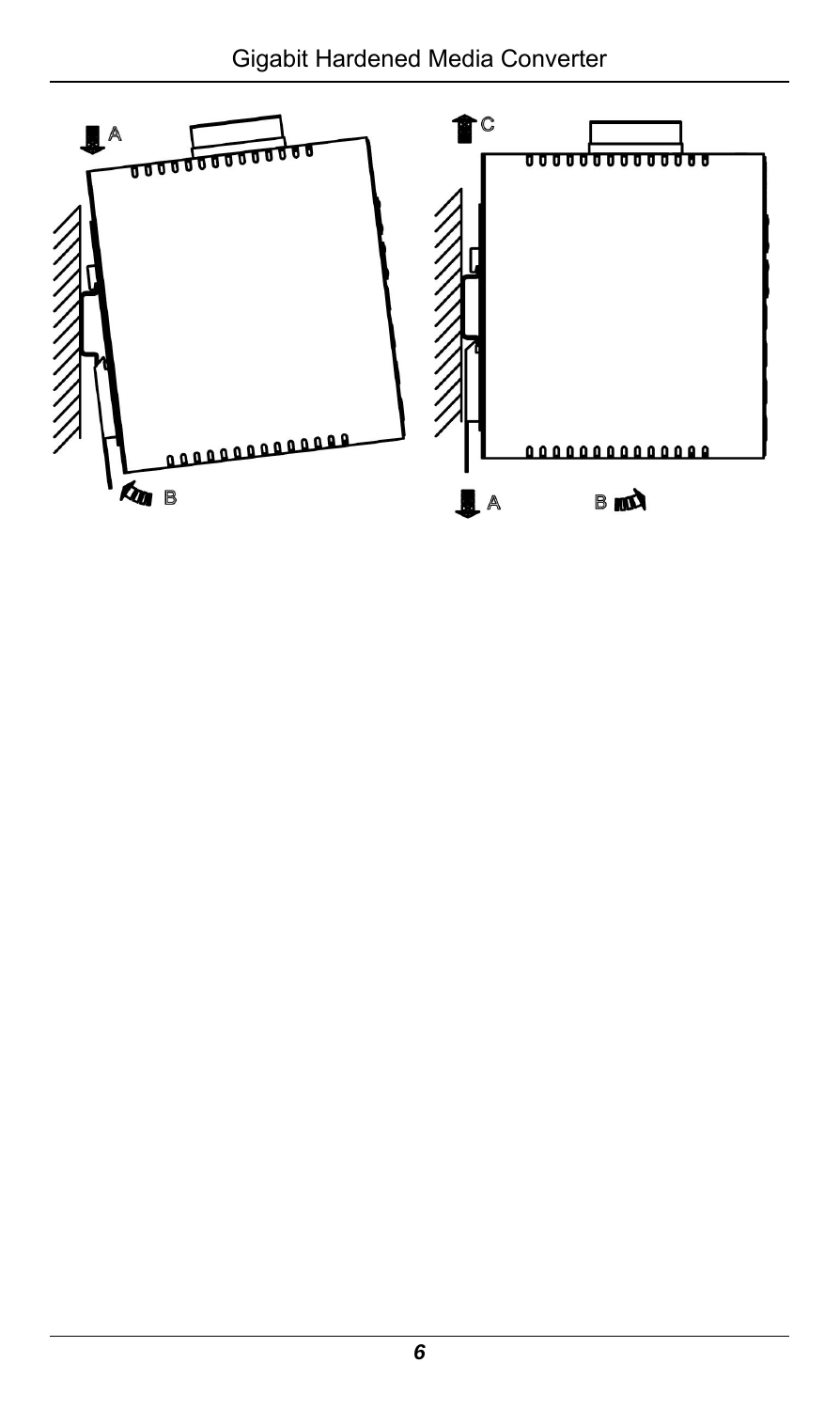## <span id="page-6-0"></span>Preface

Our hardened media converter provides an affordable solution for rugged environments, transportation road-side cabinets, industrial shop floors, multi tenant dwellings or Fiber To The Home (FTTH) applications. Capable of operating at temperature extremes of -40°C to +75°C, this is by far the media converter of choice for harsh environments in which space constraints exist.

Plug-and-Play Solution:

The hardened media converter is a plug-and-play compact media converter which doesn't have any complicated software to set up.

This manual describes the installation and use of the hardened media converter with the link-fault-pass-through function. The converter also provides one channel media conversion between 10/100/1000Base-TX and Gigabit fiber port.

The converter is in full compliance with IEEE802.3 10Base-T, IEEE802.3u 100Base-TX, IEEE802.3ab 1000Base-T and IEEE802.3z 1000Base-SX/LX/BX standards.

In this manual, you will find:

- Product overview
- Features of the media converter
- Illustrative LED functions
- Installation instructions
- Specifications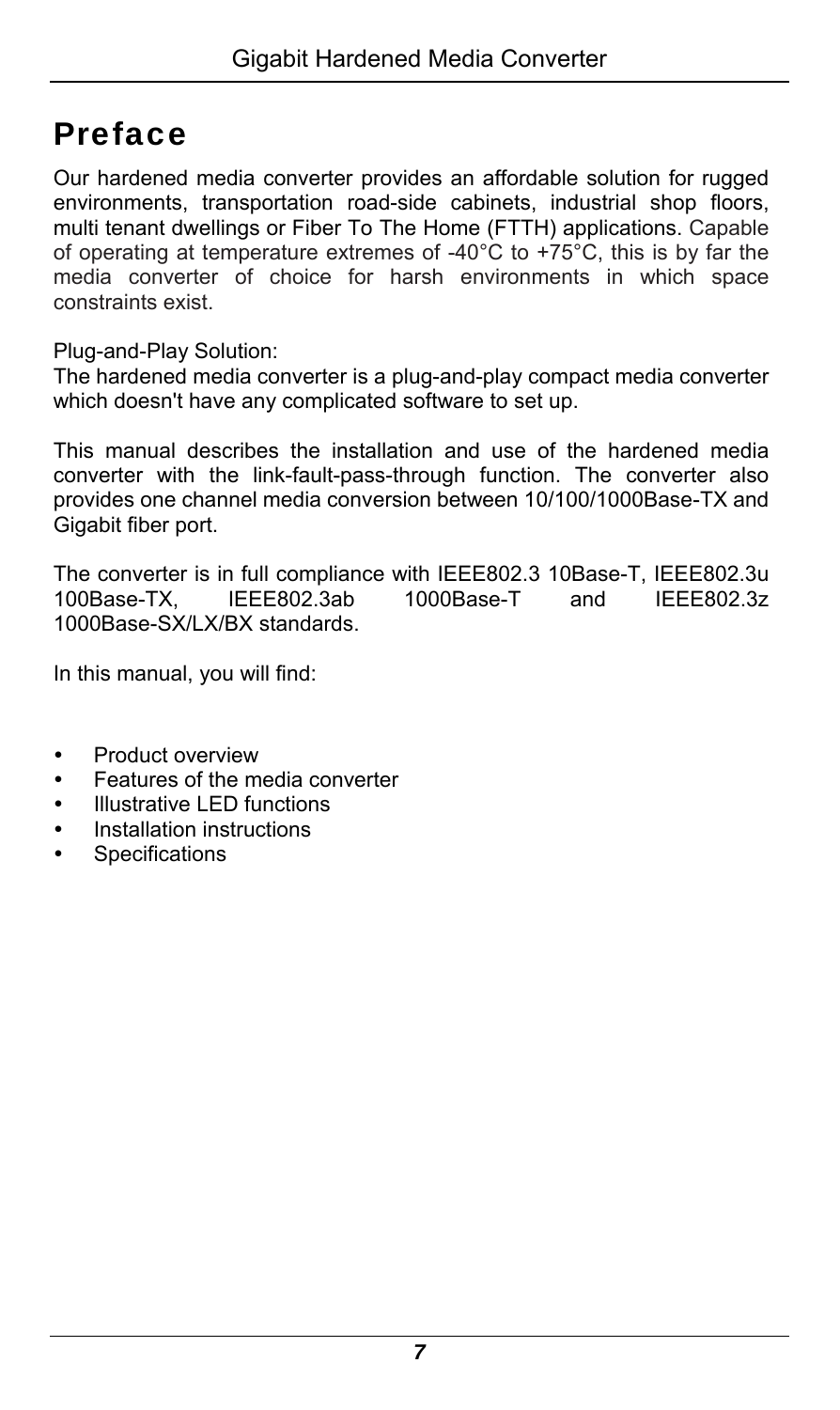# <span id="page-7-0"></span>**Table of Contents**

| ASSEMBLY, STARTUP, AND DISMANTLING5   |  |
|---------------------------------------|--|
|                                       |  |
|                                       |  |
|                                       |  |
|                                       |  |
|                                       |  |
|                                       |  |
|                                       |  |
| SELECTING A SITE FOR THE EQUIPMENT 13 |  |
|                                       |  |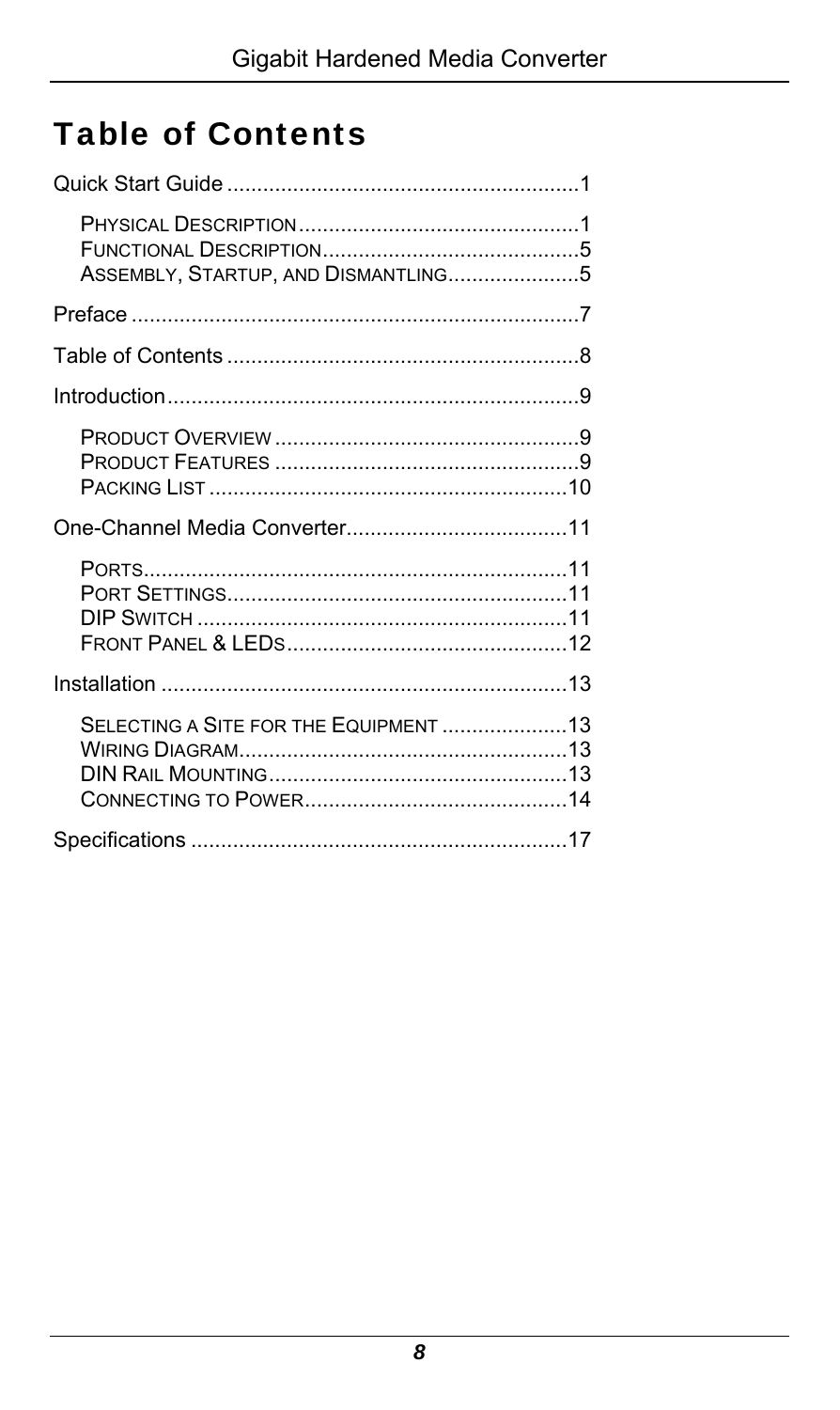## <span id="page-8-0"></span>Introduction

The media converter provides one channel for media conversion between 10/100/1000Base-TX and Gigabit fiber port with the link-fault-pass-through function. This hardened fiber optic solution is perfectly suitable for industrial applications or rugged environmental conditions.

#### **Product Overview**



### **Product Features**

- Meets NEMA TS1/TS2 environmental requirements such as temperature, shock, and vibration for traffic control equipment.
- Meets EN61000-6-2 & EN61000-6-4 EMC Generic Standard Immunity for industrial environment.
- DIP switch configuration for link-fault-pass-through, fiber auto/force mode, and port link down alarm.
- 4096 MAC addresses, 2.75M bits buffer memory.
- y Supports 802.3/802.3u/802.3ab/802.3z/802.3x. Auto-negotiation and Auto MDI/MDIX.
- The Gigabit fiber ports should be set to (forced full duplex mode, forced full duplex mode) or (auto mode, auto mode) when two duplex mode) or (auto mode, auto mode) when two 10/100/1000Base-TX and Gigabit fiber one-channel media converters are connected to each other via Gigabit fiber ports.
- Full wire-speed forwarding rate.
- Back-pressure & IEEE802.3x compliant flow control.
- Alarms for power and port link failure by relay output.
- Relay contact rating with current 1A @ 30VDC, 0.5A @ 120VAC.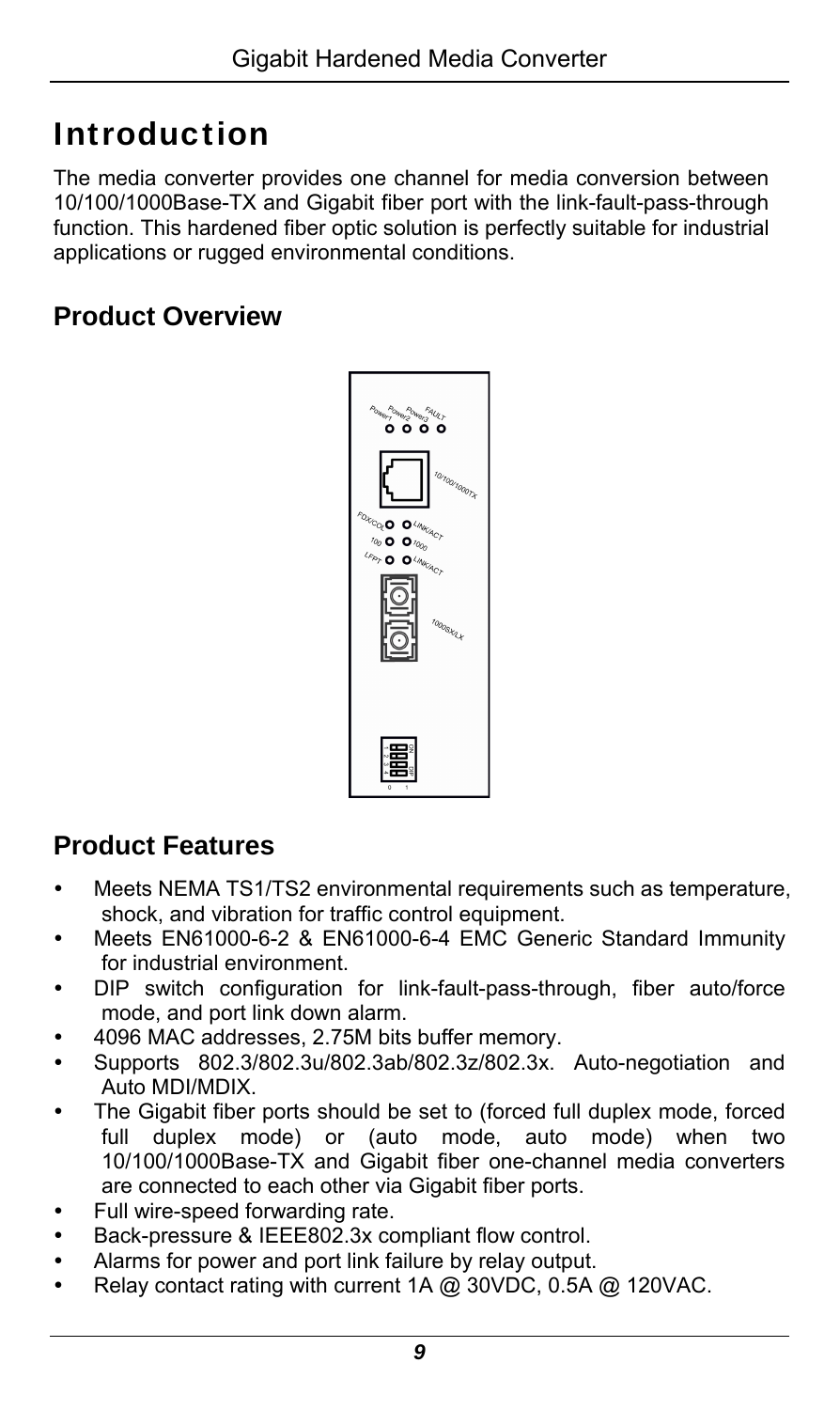- <span id="page-9-0"></span>• Operating voltage and Max. current consumption: 1A @ 12VDC, 0.5A @ 24VDC, 0.25A @ 48VDC. Power consumption: 12W Max.
- Power Supply: Redundant DC Terminal Block power inputs or 12VDC DC JACK with 100-240VAC external power supply.
- Field Wiring Terminal Markings: Use Copper Conductors Only, 60/75℃, wire range 12-24 AWG, torque value 7 lb-in.
- -40℃ to  $75^{\circ}$  (-40°F to 167°F) operating temperature range. Tested for functional operation  $@$  -40℃ to 85℃ (-40°F to 185°F). UL508 Industrial Control Equipment certified Maximum Surrounding Air Temperature @ 75℃ (167℉).
- For use in Pollution Degree 2 Environment.
- Supports DIN-Rail, Panel, or Rack Mounting installation.
- Front panel status LEDs.

#### <Note>

Both of the Gigabit fiber ports should be forced to full duplex mode (or auto mode) when two 10/100/1000Base-TX and Gigabit fiber one-channel media converters are connected to each other via Gigabit fiber ports.

## **Packing List**

When you open this product package, you will find the items listed below. Please inspect the contents, and report any apparent damage or missing items immediately to our authorized reseller.

- The Media Converter
- User's Manual
- AC to DC Power Adaptor and Power Cable (optional)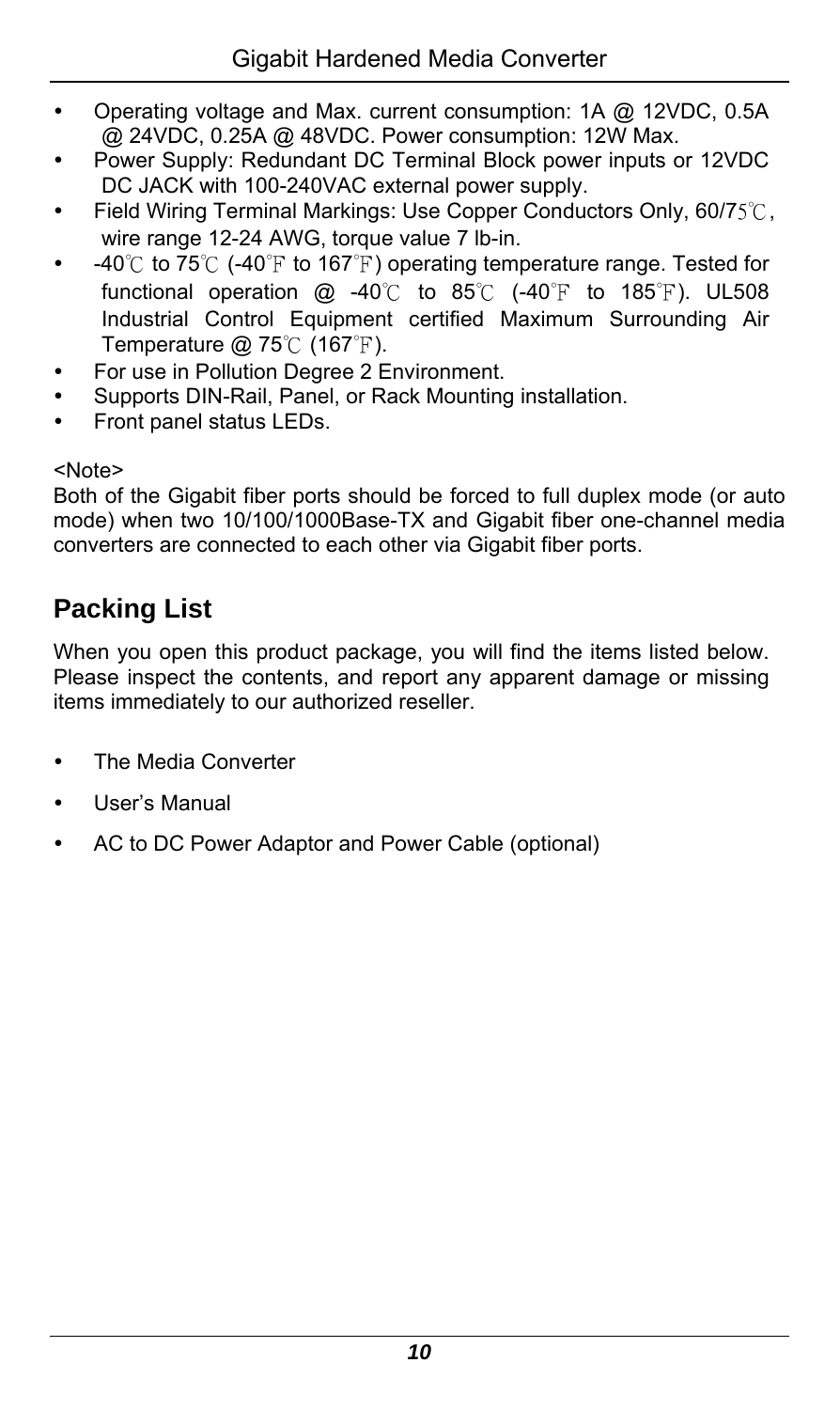# <span id="page-10-0"></span>One-Channel Media Converter

### **Ports**

The Converter provides one copper port and one fiber port. The fiber port is available for options of Multi-mode, Single-mode, or WDM Single-mode. The copper port uses RJ-45 connector, auto-MDIX, and auto negotiation.

### **Port Settings**

Port settings are made very simple by means of a DIP (Dual Inline Package) switch on the front panel of the hardened media converter. Default DIP switch settings:



#### **DIP Switch**

There are four pins on the DIP switch for port settings. Refer to the table below for more details.

| DIP switch<br>No. | $0$ (OFF)                                  | 1 (ON)                                    |
|-------------------|--------------------------------------------|-------------------------------------------|
|                   | Disable LFPT                               | Enable LFPT                               |
| $\overline{2}$    | Disable link down alarm<br>for copper port | Enable link down alarm for<br>copper port |
| 3                 | Disable link down alarm<br>for fiber port  | Enable link down alarm for<br>fiber port  |
| 4                 | Enable force mode for<br>fiber port        | Enable auto-negotiation for<br>fiber port |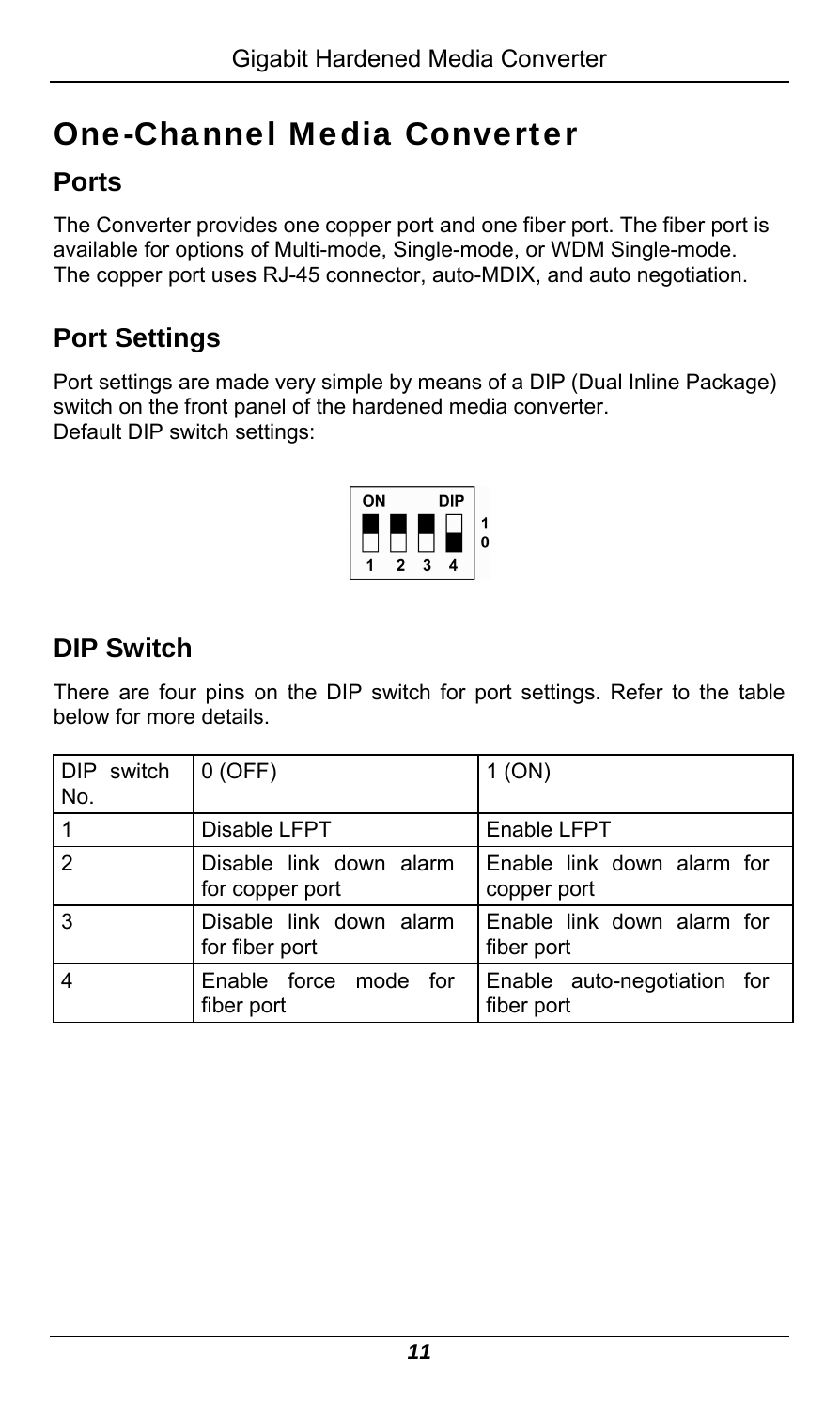### <span id="page-11-0"></span>**Front Panel & LEDs**

LED Indicators The LED indicators give you instant feedback on converter status:

| LEDs                                     | <b>State</b> | Indication                                                       |
|------------------------------------------|--------------|------------------------------------------------------------------|
| <b>FAULT</b>                             | Steady       | Power redundant system or ports function abnormally              |
|                                          | Off          | Power redundant system and ports function normally               |
| Power1                                   | Steady       | Power on                                                         |
| Power <sub>2</sub><br>Power <sub>3</sub> | Off          | Power off                                                        |
| LFPT                                     | Steady       | <b>LFPT</b> function enabled                                     |
|                                          | Off          | <b>LFPT</b> function disabled                                    |
| 1000Base-SX/LX/BX                        |              |                                                                  |
| LINK/ACT                                 | Steady       | A valid network connection established for fiber port            |
|                                          | Flashing     | Transmitting or receiving data<br><b>ACT stands for Activity</b> |
|                                          | Off          | No valid network connection established for fiber port           |
| 10/100/1000Base-TX                       |              |                                                                  |
|                                          |              |                                                                  |
| LINK/ACT                                 | Steady       | A valid network connection established for copper<br>port        |
|                                          | Flashing     | Transmitting or receiving data<br><b>ACT stands for Activity</b> |
|                                          | Off          | No valid network connection established for copper<br>port       |
| FDX/COL                                  | Steady       | Connected in full duplex mode                                    |
|                                          | Flashing     | Collision occurred<br><b>COL stands for Collision</b>            |
|                                          | Off          | Connected in half duplex mode                                    |
| 1000                                     | Steady       | Connected at 1000Mbps                                            |
|                                          | Off          | Not connected at 1000Mbps                                        |
| 100                                      | Steady       | Connected at 100Mbps                                             |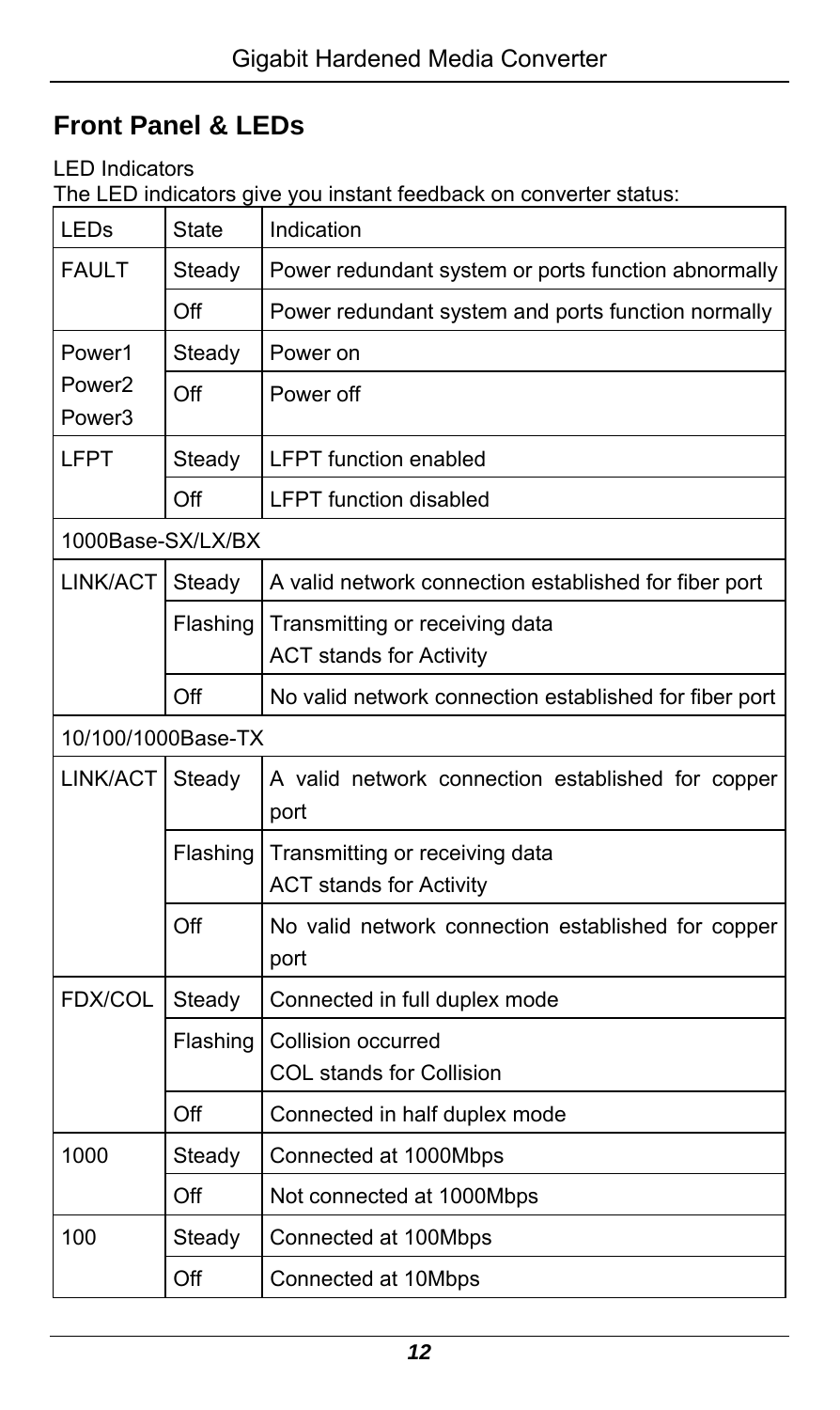# <span id="page-12-0"></span>Installation

This chapter gives step-by-step installation instructions for the Converter.

### **Selecting a Site for the Equipment**

As with any electric device, you should place the equipment where it will not be subjected to extreme temperatures, humidity, or electromagnetic interference. Specifically, the site you select should meet the following requirements:

- The ambient temperature should be between -40 to 75 degrees Celsius.
- The relative humidity should be less than 95 percent, non-condensing.
- Surrounding electrical devices should not exceed the electromagnetic field (RFC) standards.
- Make sure that the equipment receives adequate ventilation. Do not block the ventilation holes of the equipment.
- The power outlet should be within 1.8 meters of the product.

## **Wiring Diagram**

Field Wiring Terminal Markings: Use Copper Conductors Only, 60/75℃, wire range 12-24 AWG, torque value 7 lb-in.



## **DIN Rail Mounting**

Fix the DIN rail attachment plate to the back panel of the media converter.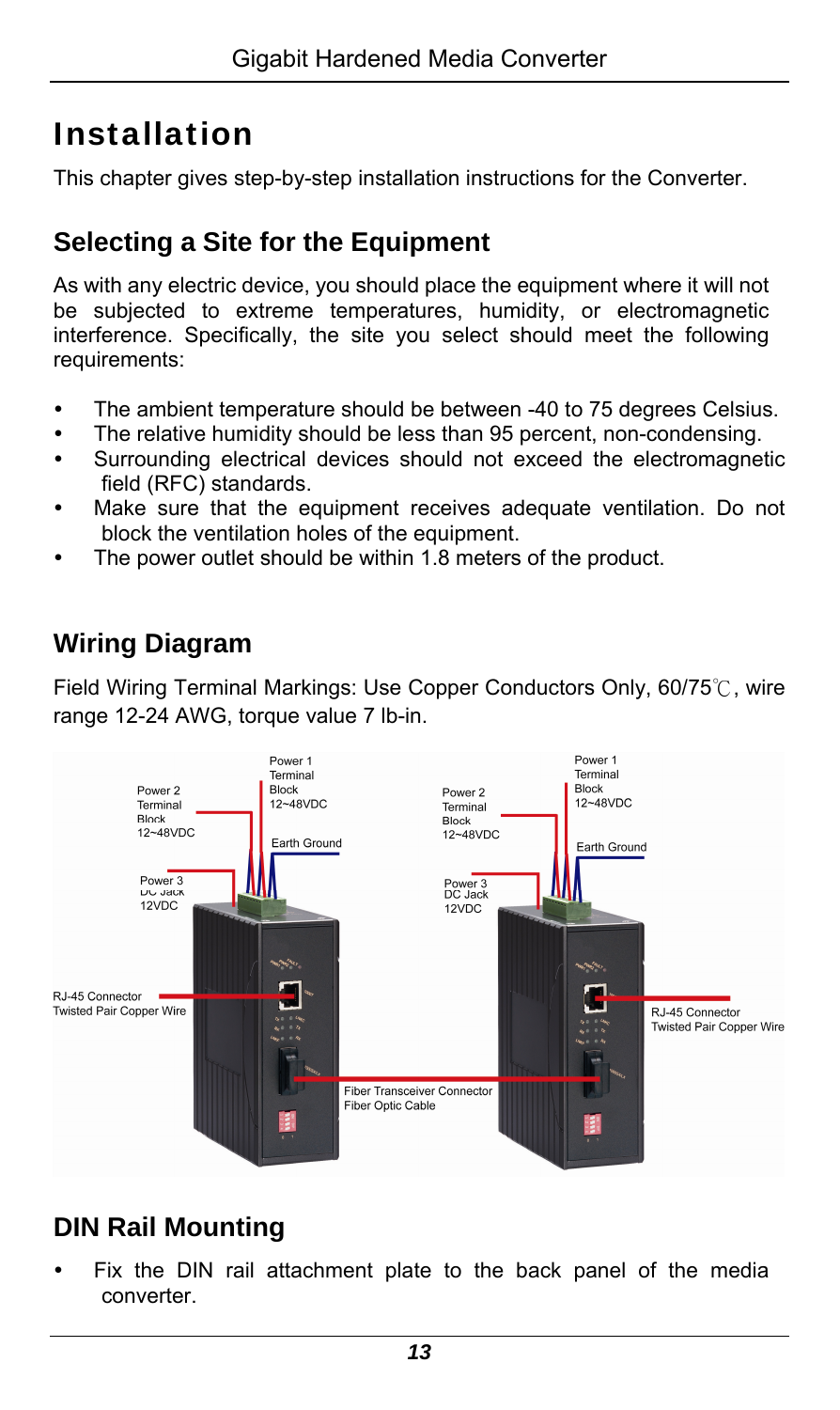- <span id="page-13-0"></span>Installation: Place the media converter on the DIN rail from above using the slot. Push the front of the media converter toward the mounting surface until it audibly snaps into place.
- Removal: Pull out the lower edge and then remove the media converter from the DIN rail.



#### **Connecting to Power**

Redundant DC Terminal Block Power Inputs and 12VDC DC Jack: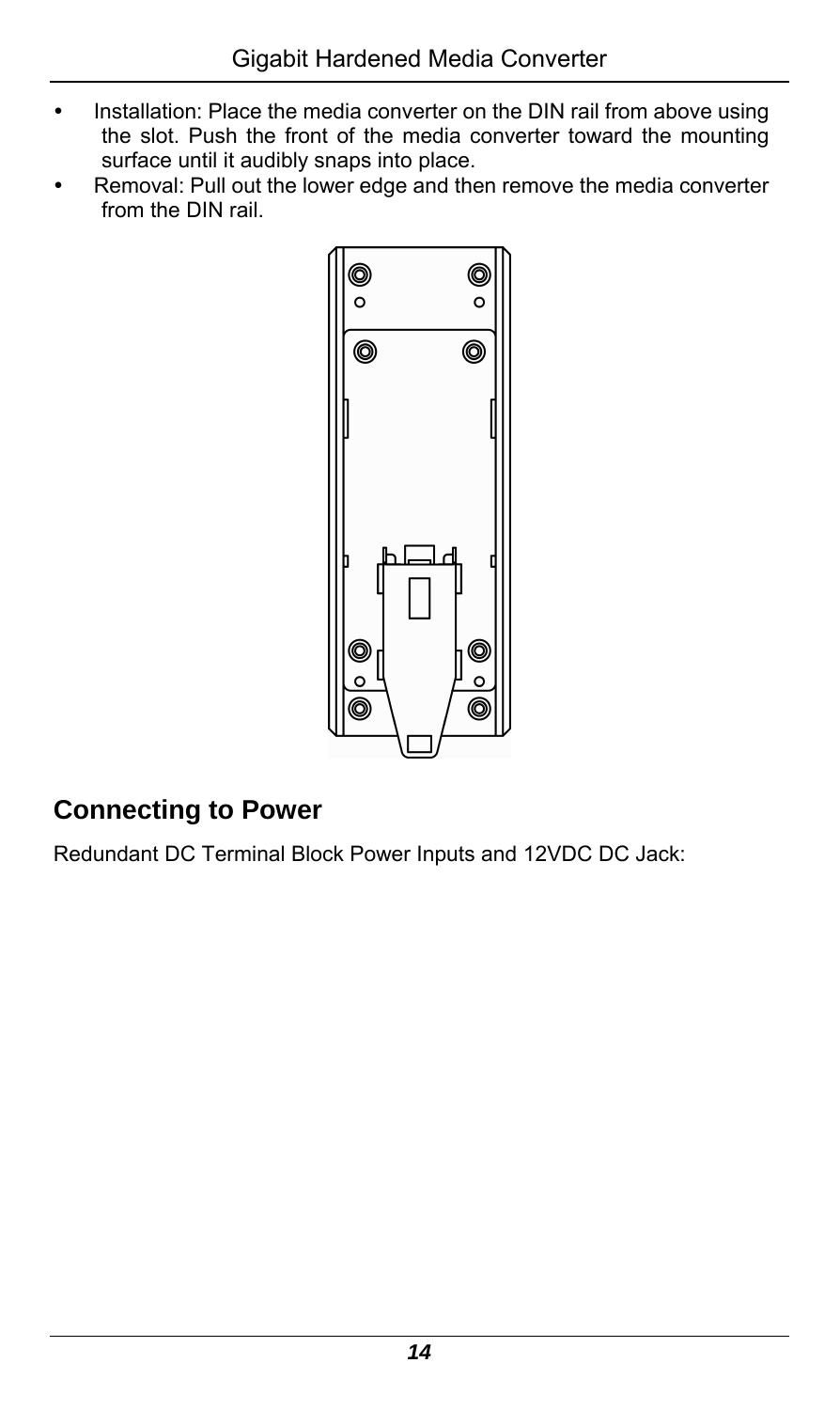

#### **12VDC DC Jack**

Step 1: Connect the supplied AC to DC power adapter to the receptacle on the topside of the media converter.

Step 2: Connect the power cord to the AC to DC power adapter and attach the plug into a standard AC outlet with the appropriate AC voltage.

#### **Redundant DC Terminal Block Power Inputs**

There are two pairs of power inputs can be used to power up this device. Step 1: Connect the DC power cord to the plug-able terminal block on the media converter, and then plug it into a standard DC outlet.

Step 2: Disconnect the power cord if you want to shut down the media converter.

#### **Alarms for Power and Port Failure**

Step 1: There are two pins on the terminal block that are used for power failure detection. It provides a normal closed output when the power source is active. Use this as a dry contact application to send a signal for power failure detection.

| Power Input Assignment |  |              |                       |
|------------------------|--|--------------|-----------------------|
| Power <sub>3</sub>     |  | 12VDC        | DC Jack               |
| l Power2               |  | 12-48VDC     | <b>Terminal Block</b> |
|                        |  | Power Ground |                       |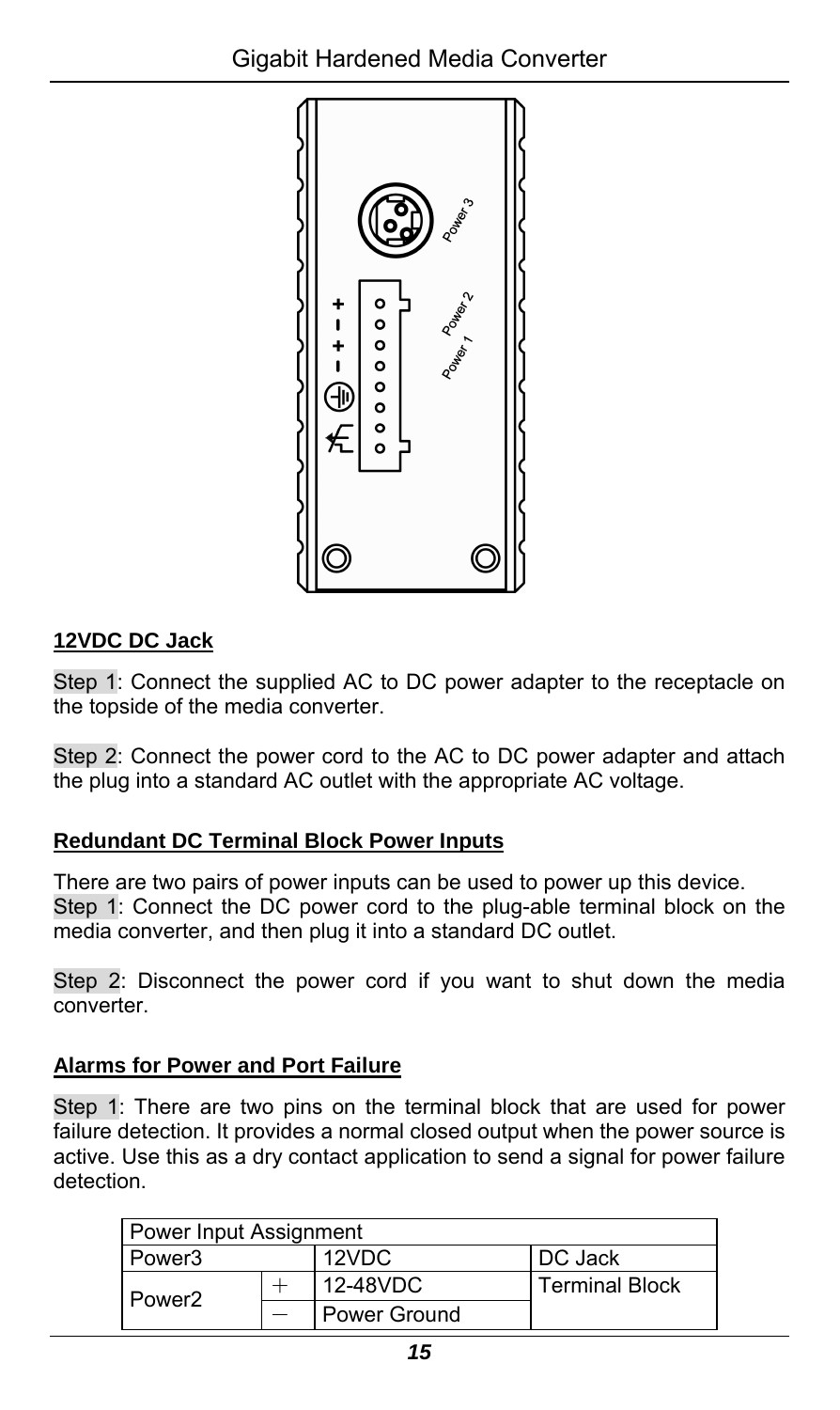#### Gigabit Hardened Media Converter

| Power1       |                                                                                                                                                                                                                       | 12-48VDC     |  |
|--------------|-----------------------------------------------------------------------------------------------------------------------------------------------------------------------------------------------------------------------|--------------|--|
|              |                                                                                                                                                                                                                       | Power Ground |  |
| $\pm$        |                                                                                                                                                                                                                       | Earth Ground |  |
|              | Relay Alarm Assignment                                                                                                                                                                                                |              |  |
| <b>FAULT</b> | *Relay warning signal disable for following:<br>The relay contact closes if Power1 and<br>Power2 are both failed but Power3 on.<br>The relay contact closes if Power3 is failed<br>but Power1 and Power2 are both on. |              |  |

<Note>

The relay output is normal in an open position when there is no power to the media converter. Please do not connect any power source to this terminal to prevent a shortage to your power supply.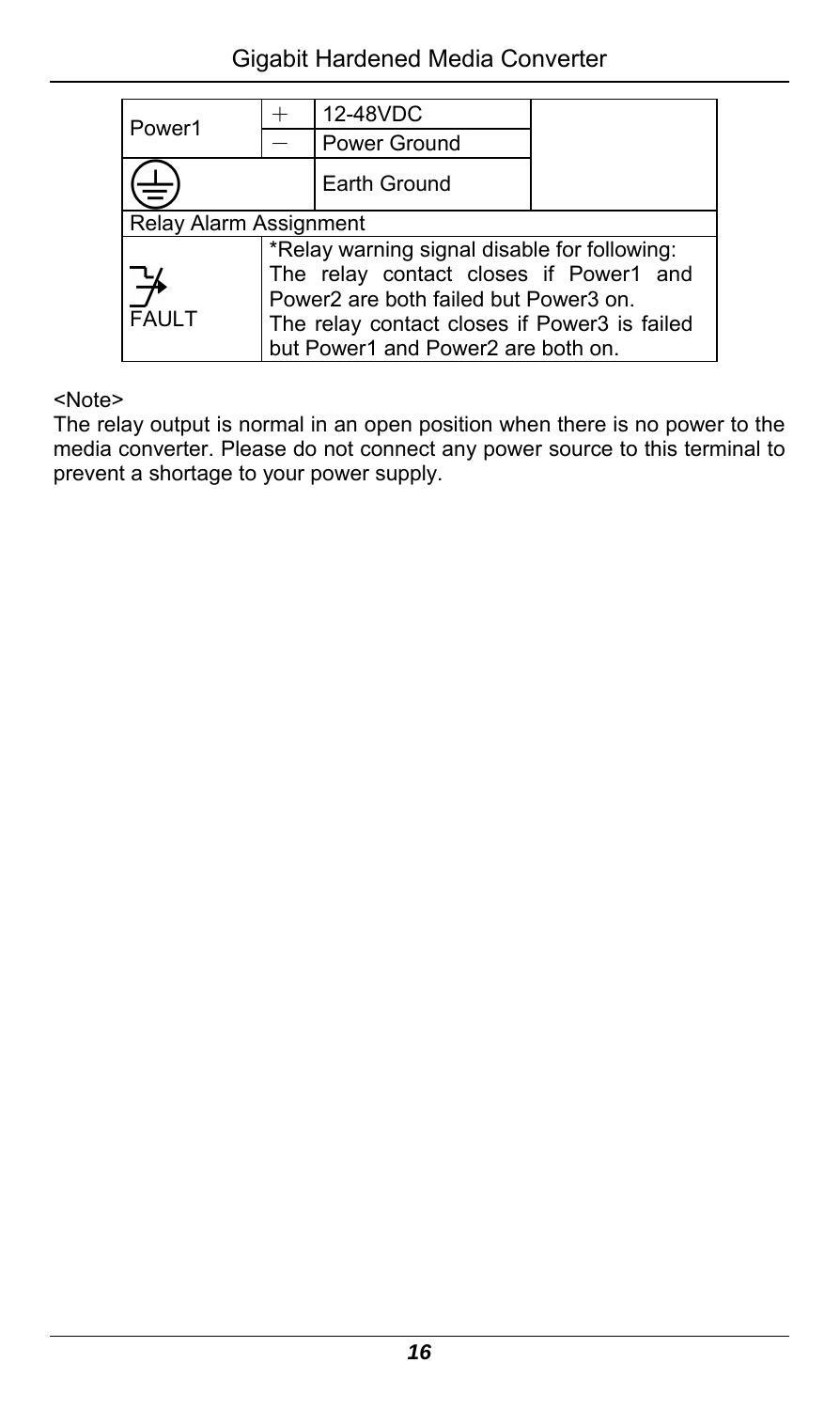# <span id="page-16-0"></span>Specifications

| Applicable Standards                                   | IEEE 802.3 10Base-T                                                                                                 |
|--------------------------------------------------------|---------------------------------------------------------------------------------------------------------------------|
|                                                        | IEEE 802.3u 100Base-TX                                                                                              |
|                                                        | IEEE 802.3ab 1000Base-T                                                                                             |
|                                                        | IEEE 802.3z 1000Base-SX/LX/BX                                                                                       |
| <b>Fixed Ports</b>                                     | 1 copper port, 1 fiber port                                                                                         |
| Speed                                                  |                                                                                                                     |
| 10Base-T                                               | 10/20Mbps for half/full-duplex                                                                                      |
| 100Base-TX                                             | 100/200Mbps for half/full-duplex                                                                                    |
| 1000Base-T                                             | 2000Mbps for full-duplex                                                                                            |
| 1000Base-SX/LX/BX                                      | 2000Mbps for full-duplex                                                                                            |
| Forwarding rate                                        | 14,880pps for 10Mbps                                                                                                |
|                                                        | 148,810pps for 100Mbps                                                                                              |
|                                                        | 1,488,100pps for 1000Mbps                                                                                           |
| Cable 1000Base-T                                       | 4-pair UTP/STP Cat. 5 up to 100m                                                                                    |
| 1000Base-SX/LX/BX                                      | MMF (50 or 62.5µm), SMF (9 or 10µm)                                                                                 |
| <b>LED Indicators</b>                                  | Per Unit:                                                                                                           |
|                                                        | FAULT, Power1, Power2, Power3, LFPT                                                                                 |
|                                                        | Per Port:                                                                                                           |
|                                                        | Fiber: LINK/ACT                                                                                                     |
|                                                        | Copper: LINK/ACT, FDX/COL, 1000, 100                                                                                |
| Dimensions                                             | 50mm (W) × 110mm (D) x 135mm (H)                                                                                    |
|                                                        | $(1.97"$ (W) x 4.33" (D) x 5.31" (H))                                                                               |
| Weight                                                 | 0.8Kg (1.76lbs.)                                                                                                    |
| Power                                                  | DC Jack: 12VDC, External AC/DC required<br>Terminal Block: 12-48VDC                                                 |
| Operating Voltage & Max.<br><b>Current Consumption</b> | 1A @ 12VDC, 0.5A @ 24VDC, 0.25A @<br>48VDC                                                                          |
| Power Consumption                                      | 12W Max.                                                                                                            |
| <b>Operating Temperature</b>                           | $-40^{\circ}$ C ~ 75°C (-40°F ~ 167°F)                                                                              |
|                                                        | Tested for functional operation @                                                                                   |
|                                                        | $-40^{\circ}$ C ~ 85 $^{\circ}$ C (-40 $^{\circ}$ F ~ 185 $^{\circ}$ F)<br>UL508<br>Industrial Control<br>Equipment |
|                                                        | certified<br>Maximum<br>Surrounding<br>Air                                                                          |
|                                                        | Temperature $@75^{\circ}$ (167 ${}^{\circ}$ F)                                                                      |
| Storage Temperature                                    | $-40^{\circ}$ C ~ 85°C (-40°F ~ 185°F)                                                                              |
| Humidity                                               | $5 \sim 95\%$ , non-condensing                                                                                      |
| Safety                                                 | <b>UL508</b>                                                                                                        |